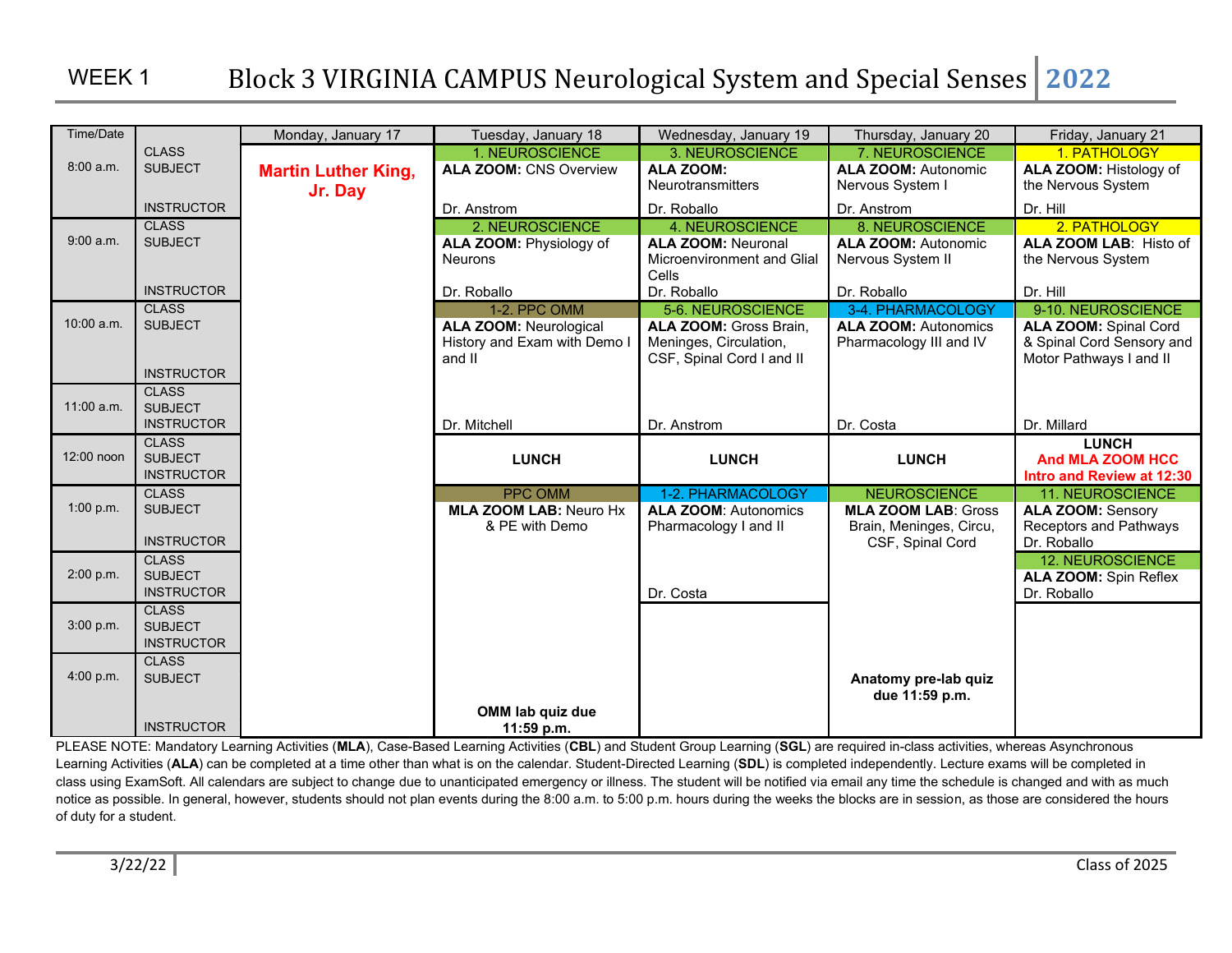| Time/Date  |                   | Monday, January 24                    | Tuesday, January 25           | Wednesday, January 26               | Thursday, January 27              | Friday, January 28                                    |
|------------|-------------------|---------------------------------------|-------------------------------|-------------------------------------|-----------------------------------|-------------------------------------------------------|
|            | <b>CLASS</b>      | 1. CLINICAL MED NEURO                 |                               | <b>2.CLINICAL MED NEURO</b>         | 4. CLINICAL MED NEURO             | <b>18. NEUROSCIENCE</b>                               |
| 8:00 a.m.  | <b>SUBJECT</b>    | <b>MLA:</b> Diagnostic Imaging of     | <b>NEUROSCIENCE</b>           | <b>MLA: Cerebrovascular Disease</b> | <b>MLA:</b> Radiologic Imaging:   | <b>ALA: Hypothalamus</b>                              |
|            |                   | the CNS Vasculature                   | <b>EXAM #1 1-8</b>            | and Infarct: Atherosclerosis,       | Normal Brain & Spinal             |                                                       |
|            |                   |                                       |                               | <b>Embolus and Stroke Treatment</b> | Cord                              |                                                       |
|            | <b>INSTRUCTOR</b> | Dr. Langlinais                        | through 1.20.2022             | Dr. Cramer                          | Dr. Langlinais                    | Dr. Roballo                                           |
|            | <b>CLASS</b>      | <b>13. NEUROSCIENCE</b>               |                               | <b>3.CLINICAL MED NEURO</b>         | <b>5.CLINICAL MED NEURO</b>       | <b>6.CLINICAL MED NEURO</b>                           |
| 9:00a.m.   | <b>SUBJECT</b>    | <b>ALA: CNS Vasculature</b>           |                               | <b>MLA: Hemorrhagic Strokes and</b> | <b>MLA:</b> Radiologic Imaging:   | <b>MLA: Cranial Nerve</b>                             |
|            |                   |                                       |                               | Non-Traumatic Intracerebral         | Abnormal Brain and                | <b>Disorders</b>                                      |
|            | <b>INSTRUCTOR</b> |                                       |                               | Hemorrhage                          | Spinal Cord                       |                                                       |
|            | <b>CLASS</b>      | Dr. Anstrom<br><b>5. PHARMACOLOGY</b> | <b>14. NEUROSCIENCE</b>       | Dr. Cramer<br>7. PHARMACOLOGY       | Dr. Langlinais<br>9. PHARMACOLOGY | Dr. Cramer<br>7-8. CLINICAL MED NEURO                 |
| 10:00 a.m. | <b>SUBJECT</b>    | <b>ALA: Autonomics</b>                | ALA: Brainstem I: Gen         | <b>ALA: Local Anesthetics</b>       | <b>ALA: Skeletal Muscle</b>       | SDL: Congenital Malform. of                           |
|            |                   | Pharmacology V                        | Org & External Features       |                                     | Relaxants                         | the Brain I and II                                    |
|            | <b>INSTRUCTOR</b> | Dr. Costa                             | Dr. Millard                   | Dr. Costa                           | Dr. Jamison                       |                                                       |
|            | <b>CLASS</b>      | <b>6. PHARMACOLOGY</b>                | <b>15. NEUROSCIENCE</b>       | 8. PHARMACOLOGY                     | 10. PHARMACOLOGY                  |                                                       |
| 11:00 a.m. | <b>SUBJECT</b>    | <b>ALA: Autonomics</b>                | <b>ALA: Brainstem II:</b>     | <b>ALA: General Anesthetics</b>     | <b>ALA: Neuromuscular</b>         |                                                       |
|            |                   | Pharmacology Demo,                    | <b>Internal Features</b>      |                                     | <b>Blocking Agents</b>            |                                                       |
|            |                   | <b>Autonomics Quiz</b>                |                               |                                     |                                   |                                                       |
|            | <b>INSTRUCTOR</b> | Dr. Costa                             | Dr. Millard                   | Dr. Costa                           | Dr. Jamison                       | Dr. Bhagtani                                          |
| 12:00      | <b>SUBJECT</b>    | <b>LUNCH</b>                          |                               | <b>LUNCH</b>                        | <b>LUNCH</b>                      | <b>LUNCH</b>                                          |
|            | <b>CLASS</b>      | <b>NEUROSCIENCE</b>                   | <b>NEUROSCIENCE</b>           | <b>16. NEUROSCIENCE</b>             | <b>NEUROSCIENCE</b>               | 5. PATHOLOGY                                          |
| 1:00 p.m.  | <b>SUBJECT</b>    | <b>MLA LAB: Spinal Cord and</b>       | <b>MLA LAB: CNS</b>           | <b>ALA: Cranial Nerves</b>          | <b>MLA LAB: Brainstem and</b>     | <b>SDL: Cerebrovascular</b>                           |
|            |                   | Spinal Cord Sensory and               | Vasculature                   |                                     | <b>Cranial Nerves</b>             | Diseases I: Global and Focal                          |
|            |                   |                                       |                               |                                     |                                   | Cerebral Ischemia                                     |
|            | <b>INSTRUCTOR</b> | Motor Pathways                        |                               | Dr. Millard                         |                                   | Dr. Santo                                             |
|            | <b>CLASS</b>      |                                       |                               | <b>17. NEUROSCIENCE</b>             |                                   | 6. PATHOLOGY                                          |
| 2:00 p.m.  | <b>SUBJECT</b>    |                                       | Group B 1:00-3:00             | <b>ALA: Cortical and Brainstem</b>  | Group A 1:00-3:00                 | <b>SDL: Cerebrovascular</b>                           |
|            |                   |                                       |                               | <b>Control of Motor Function</b>    |                                   | Disease II: Intracerebral,<br>Subarachnoid Hemorrhage |
|            | <b>INSTRUCTOR</b> | Group A 1:00-3:00                     | Group A 3:00-5:00             | Dr. Millard                         | Group B 3:00-5:00                 | Dr. Santo                                             |
|            | <b>CLASS</b>      | Group B 3:00-5:00                     | 3. PATHOLOGY                  | 4. PATHOLOGY                        |                                   | <b>PPC OMM</b>                                        |
| 3:00 p.m.  | <b>SUBJECT</b>    |                                       | <b>SDL: CNS Malformations</b> | <b>SDL: CNS Malformations II:</b>   |                                   | <b>MLA: Mandatory Hands-on</b>                        |
|            |                   |                                       | I: Neural Tube Defects        | Forebrain and Posterior Fossa       |                                   | Practice of Neuro Exam                                |
|            |                   |                                       |                               | Malformations                       |                                   | (from virtual lab 01.18.2022)                         |
|            | <b>INSTRUCTOR</b> |                                       | Dr. Santo                     | Dr. Santo                           |                                   | Group A: 3:00-4:00                                    |
|            | <b>CLASS</b>      |                                       |                               |                                     |                                   | Group B: 4:00-5:00                                    |
| 4:00 p.m.  | <b>SUBJECT</b>    |                                       | Anatomy pre-lab quiz          |                                     |                                   |                                                       |
|            |                   |                                       | due 11:59 p.m.                |                                     |                                   |                                                       |
|            |                   |                                       |                               |                                     |                                   |                                                       |
|            |                   | Anatomy pre-lab quiz                  |                               |                                     | Anatomy pre-lab quiz              | <b>Pathology SDL Quizzes</b>                          |
|            | <b>INSTRUCTOR</b> | due 11:59 p.m.                        |                               |                                     | due 11:59 p.m.                    | Due 4:00 p.m.                                         |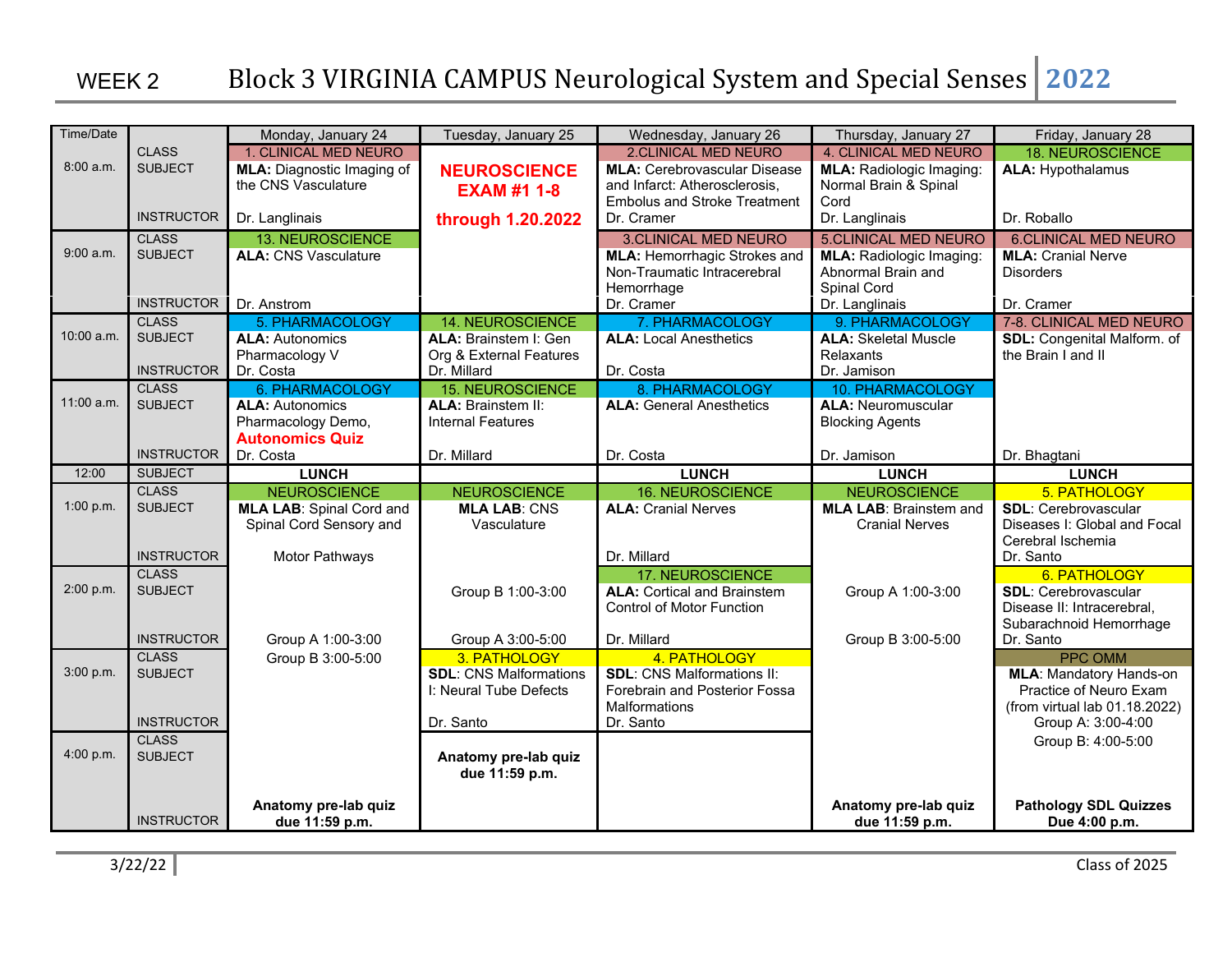| Time/Date  |                                                     | Monday, January 31                                                  | Tuesday, February 1                                                                     | Wednesday, February 2                                           | Thursday, February 3                                                                                                     | Friday, February 4                                              |
|------------|-----------------------------------------------------|---------------------------------------------------------------------|-----------------------------------------------------------------------------------------|-----------------------------------------------------------------|--------------------------------------------------------------------------------------------------------------------------|-----------------------------------------------------------------|
| 8:00a.m.   | <b>CLASS</b><br><b>SUBJECT</b>                      | 1. PREV MED<br>ALA: Concepts of<br>Evidence-Based Med               | 3. PREV MED<br>ALA: Community-Based<br>Research                                         | <b>PHARMACOLOGY</b><br><b>EXAM 1 #1-10</b><br>through 1.27.2022 | 11-12. CLINICAL MED NEURO<br><b>SDL: Congenital and</b><br><b>Acquired Neurological</b><br>Disorders in Pediatrics I and | <b>NEUROSCIENCE</b><br><b>EXAM 2 #9-18</b><br>through 1.28.2022 |
|            | <b>INSTRUCTOR</b>                                   | Dr. McCann                                                          | Dr. McCann                                                                              |                                                                 |                                                                                                                          |                                                                 |
| 9:00a.m.   | <b>CLASS</b><br><b>SUBJECT</b><br><b>INSTRUCTOR</b> | 2. PREV MED<br><b>ALA: Clinical-Based</b><br>Research<br>Dr. McCann | 4. PREV MED<br><b>ALA:</b> Sources of Error in<br><b>Medical Research</b><br>Dr. McCann |                                                                 | Dr. Bhagtani                                                                                                             |                                                                 |
|            | <b>CLASS</b>                                        | <b>19. NEUROSCIENCE</b>                                             | 3. PPC OMM                                                                              | 9-10. CLINICAL MED NEURO                                        | 21. NEUROSCIENCE                                                                                                         | 23-24. NEUROSCIENCE                                             |
| 10:00 a.m. | <b>SUBJECT</b>                                      | <b>ALA: Thalamus and</b><br>Diencephalon                            | <b>ALA: Thoracic Spine: Medical</b><br>History, DDX, PE                                 | <b>ALA: Pediatric Growth and</b><br>Development I and II        | <b>ALA: Basal Ganglia</b>                                                                                                | <b>ALA:</b> Development of the<br>Nervous System I and II       |
|            | <b>INSTRUCTOR</b>                                   | Dr. Millard                                                         | Dr. A Kozar                                                                             |                                                                 | Dr. Millard                                                                                                              | Dr. Hrubec                                                      |
| 11:00 a.m. | <b>CLASS</b><br><b>SUBJECT</b>                      | 20. NEUROSCIENCE<br><b>ALA: Limbic System</b>                       | 4. PPC OMM<br><b>ALA: Thoracic Spine:</b><br>Palpation and ROM                          |                                                                 | <b>22. NEUROSCIENCE</b><br><b>ALA: Cerebellum</b>                                                                        |                                                                 |
|            | <b>INSTRUCTOR</b>                                   | Dr. Millard                                                         | Dr. A Kozar                                                                             | Dr. C. Kozar                                                    | Dr. Millard                                                                                                              |                                                                 |
|            |                                                     |                                                                     |                                                                                         |                                                                 |                                                                                                                          |                                                                 |
| noon       | <b>CLASS</b><br><b>SUBJECT</b><br><b>INSTRUCTOR</b> | <b>LUNCH</b>                                                        | <b>LUNCH</b>                                                                            | <b>LUNCH</b>                                                    | <b>LUNCH</b>                                                                                                             | <b>LUNCH</b>                                                    |
|            | <b>CLASS</b>                                        | 7. PATHOLOGY                                                        | <b>PPC OMM</b>                                                                          | 5. PREV MED                                                     | <b>11. PHARMACOLOGY</b>                                                                                                  | <b>NEUROSCIENCE</b>                                             |
| 1:00 p.m.  | <b>SUBJECT</b>                                      | <b>SDL: Diseases of</b><br><b>Peripheral Nerves</b>                 | <b>MLA LAB: Thoracic Spine:</b><br><b>Direct Techniques</b>                             | <b>ALA: Causation</b>                                           | <b>ALA: Drugs for Parkinson's</b><br>Disease                                                                             | <b>MLA LAB: Thalamus,</b><br>Limbic System, Cerebellum,         |
|            | <b>INSTRUCTOR</b>                                   | Dr. Santo                                                           | Group B 1:00-3:00                                                                       | Dr. McCann                                                      | Dr. Jamison                                                                                                              | and Basal Ganglia                                               |
|            | <b>CLASS</b>                                        | 8. PATHOLOGY                                                        | Group A 3:00-5:00                                                                       | 6. PREV MED                                                     | 7. PREV MED                                                                                                              |                                                                 |
| 2:00 p.m.  | <b>SUBJECT</b><br><b>INSTRUCTOR</b>                 | <b>SDL: Peripheral Nerve</b><br><b>Tumors</b><br>Dr. Santo          |                                                                                         | <b>ALA: Concepts of Analyzing</b><br>the Medical Literature     | <b>SDL: Analyzing Medical</b><br>Literature: Application<br>Dr. McCann                                                   | Group B 1:00-3:00                                               |
| 3:00 p.m.  | <b>CLASS</b><br><b>SUBJECT</b>                      |                                                                     | OMM lab quiz due                                                                        | Dr. McCann<br>9. PATHOLOGY<br><b>SDL: Lysosomal Storage</b>     | <b>NEUROSCIENCE</b><br><b>Brainstem Jeopardy</b>                                                                         | Group A 3:00-5:00<br>Anatomy pre-lab                            |
|            | <b>INSTRUCTOR</b>                                   |                                                                     | 11:59 p.m.                                                                              | <b>Disorders</b><br>Dr. Santo                                   | 3:00-5:00 p.m.                                                                                                           | Quiz due 11:59 p.m.                                             |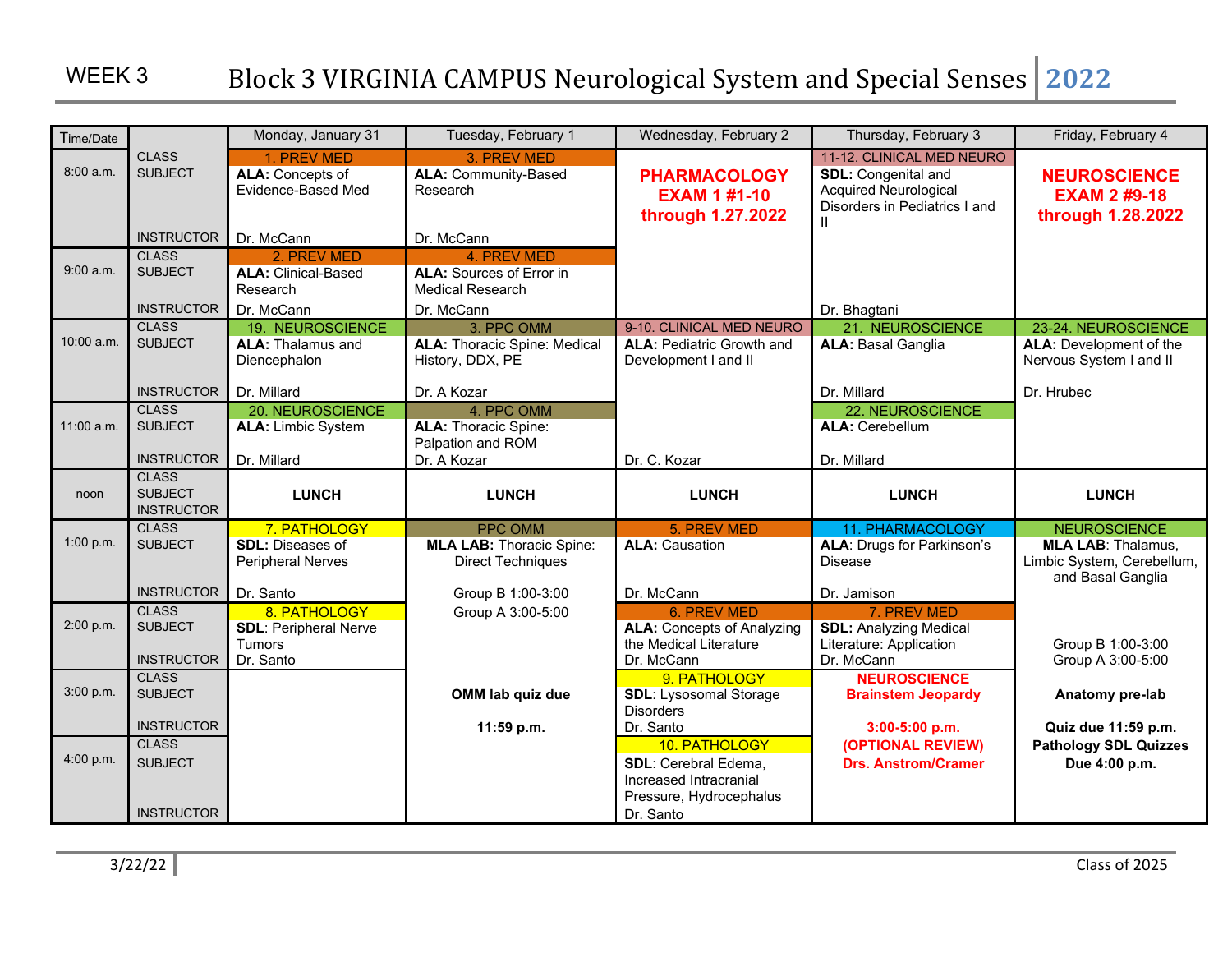| Time/Date     |                                                     | Monday, February 7                                                                         | Tuesday, February 8                                                                                                 | Wednesday, February 9                                                      | Thursday, February 10                                                                                                                        | Friday, February 11                                                                                    |
|---------------|-----------------------------------------------------|--------------------------------------------------------------------------------------------|---------------------------------------------------------------------------------------------------------------------|----------------------------------------------------------------------------|----------------------------------------------------------------------------------------------------------------------------------------------|--------------------------------------------------------------------------------------------------------|
| 8:00a.m.      | <b>CLASS</b><br><b>SUBJECT</b>                      | <b>PREVENTIVE MED</b><br><b>EXAM 1 #1-7</b>                                                | 14-15. CLINICAL MED NEURO<br><b>MLA: Brain Tumors and Their</b><br>Management I and II                              | 17. CLINICAL MED NEURO<br><b>MLA: Disorders of Sleep</b>                   | <b>CLINICAL MED</b><br><b>NEURO EXAM 1 #1-12</b>                                                                                             | <b>20.CLINICAL MED NEURO</b><br><b>MLA:</b> Aphasias and Other<br>Cortical Syndromes                   |
|               | <b>INSTRUCTOR</b>                                   | through 2.3.2022                                                                           |                                                                                                                     | Dr. Zhang                                                                  | through 2.3.2022                                                                                                                             | Dr. Cramer                                                                                             |
| 9:00a.m.      | <b>CLASS</b><br><b>SUBJECT</b>                      |                                                                                            |                                                                                                                     | 12-13. PHARMACOLOGY<br><b>ALA: Sedatives and</b><br>Hypnotics I and II     |                                                                                                                                              | 21. CLINICAL MED NEURO<br><b>MLA:</b> Localization in<br>Neurology                                     |
| 10:00 a.m.    | <b>INSTRUCTOR</b><br><b>CLASS</b><br><b>SUBJECT</b> | <b>13. CLINICAL MED NEURO</b><br><b>SDL:</b> Nutrition and the<br>Nervous System           | Dr. Brooks<br><b>16.CLINICAL MED NEURO</b><br><b>MLA: Cerebellar and Basal</b><br><b>Ganglia Movement Disorders</b> |                                                                            | 28. NEUROSCIENCE<br><b>ALA: Sensory Pathways -</b><br>Integration                                                                            | Dr. Cramer<br>22-23. CLINICAL MED NEURO<br><b>MLA:</b> Trauma to Head &<br>Spine: Neurosurg Mgmt I and |
|               | <b>INSTRUCTOR</b>                                   | Dr. Wilson                                                                                 | and Treatment<br>Dr. Cramer                                                                                         | Dr. Jamison                                                                | Dr. Anstrom                                                                                                                                  | $\mathbf{H}$<br>Dr. J Entwistle                                                                        |
| $11:00$ a.m.  | <b>CLASS</b><br><b>SUBJECT</b><br><b>INSTRUCTOR</b> | <b>25. NEUROSCIENCE</b><br><b>ALA ZOOM: Pain</b><br>Receptors&Pain Pathways<br>Dr. Roballo | 26. NEUROSCIENCE<br><b>ALA: Cerebrum</b><br>Dr. Anstrom                                                             | 27. NEUROSCIENCE<br><b>ALA: Higher Cortical</b><br>Function<br>Dr. Millard | 29. NEUROSCIENCE<br><b>ALA ZOOM: Motor</b><br>Pathways - Integration<br>Dr. Roballo                                                          |                                                                                                        |
| 12:00<br>noon | <b>CLASS</b><br><b>SUBJECT</b><br><b>INSTRUCTOR</b> | <b>LUNCH</b>                                                                               | <b>LUNCH</b>                                                                                                        | <b>LUNCH</b>                                                               | <b>LUNCH</b>                                                                                                                                 | <b>LUNCH</b>                                                                                           |
| 1:00 p.m.     | <b>CLASS</b><br><b>SUBJECT</b><br><b>INSTRUCTOR</b> | 11. PATHOLOGY<br><b>SDL: Brain Tumors I</b><br>Dr. Santo                                   | PPC OMM<br><b>MLA LAB: Thoracic Spine:</b><br><b>Indirect Techniques</b>                                            | <b>NEUROSCIENCE</b><br><b>MLA LAB: Higher Cortical</b><br>Function         | 18. CLINICAL MED NEURO<br>MLA: Trauma: Skull Fx, ER<br>Approach to Head Injury,<br>Epidural, Subdural,<br>Intracerebral Bleed<br>Dr. Stanley |                                                                                                        |
| 2:00 p.m.     | <b>CLASS</b><br><b>SUBJECT</b><br><b>INSTRUCTOR</b> | 12. PATHOLOGY<br><b>SDL: Brain Tumors II</b><br>Dr. Santo                                  | Group A 1:00-3:00<br>Group B 3:00-5:00                                                                              | Group A 1:00-3:00<br>Group B 3:00-5:00                                     | <b>19. CLINICAL MED NEURO</b><br><b>MLA: Cervical Spine</b><br>Trauma<br>Dr. Stanley                                                         |                                                                                                        |
| 3:00 p.m.     | <b>CLASS</b><br><b>SUBJECT</b><br><b>INSTRUCTOR</b> |                                                                                            |                                                                                                                     |                                                                            | 13. PATHOLOGY<br><b>SDL:</b> Metabolic Diseases of<br>the Nervous System<br>Dr. Santo                                                        |                                                                                                        |
| 4:00 p.m.     | <b>CLASS</b><br><b>SUBJECT</b><br><b>INSTRUCTOR</b> |                                                                                            | OMM lab quiz due<br>11:59 p.m.                                                                                      | Anatomy pre-lab<br>Quiz due 11:59 p.m.                                     |                                                                                                                                              | <b>Pathology SDL Quizzes</b><br>Due 4:00 p.m.                                                          |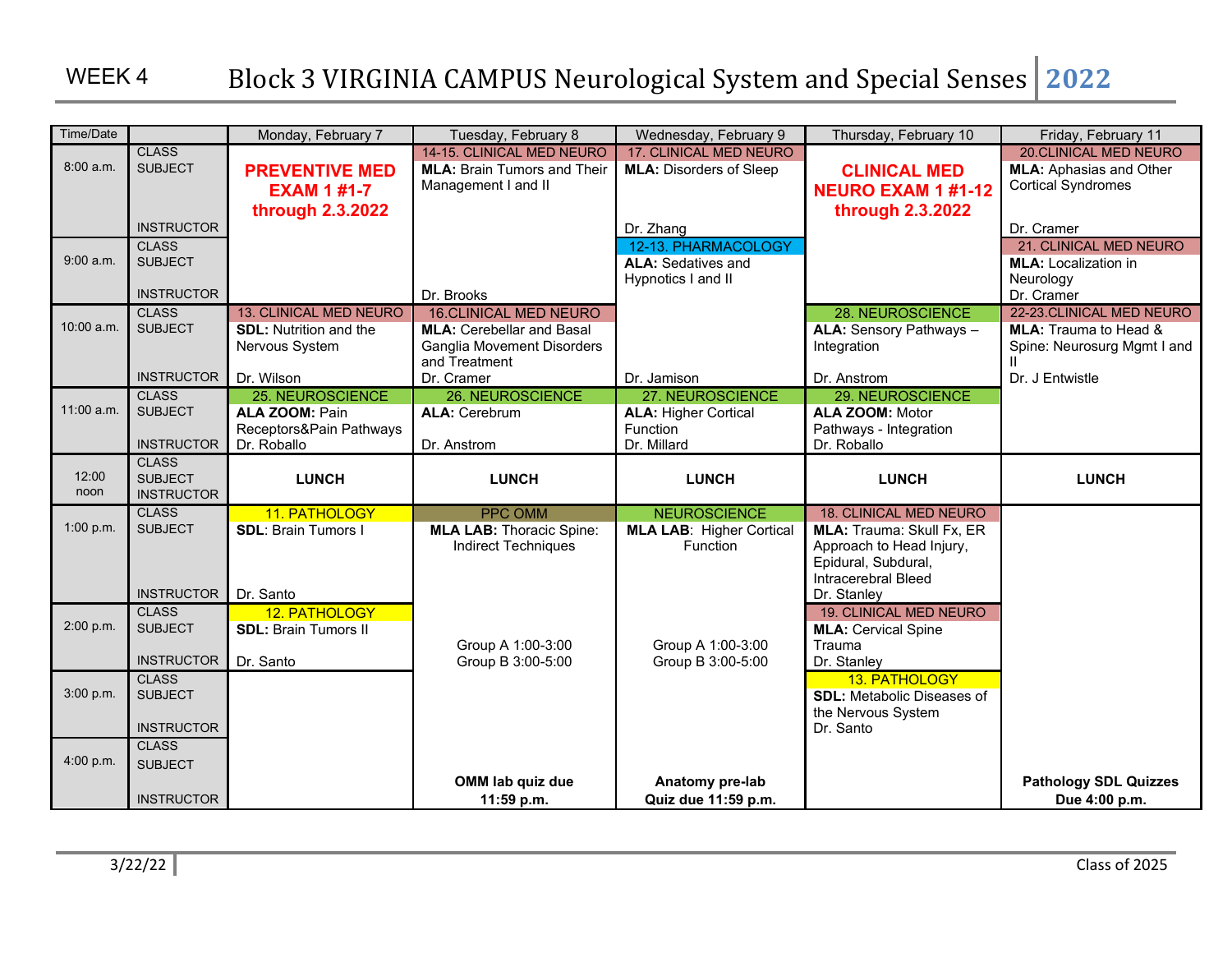| Time/Date     |                                                     | Monday, February 14                                                                   | Tuesday, February 15                                                                     | Wednesday, February 16                                                                                                                             | Thursday, February 17                                                                                            | Friday, February 18                                                                                                       |
|---------------|-----------------------------------------------------|---------------------------------------------------------------------------------------|------------------------------------------------------------------------------------------|----------------------------------------------------------------------------------------------------------------------------------------------------|------------------------------------------------------------------------------------------------------------------|---------------------------------------------------------------------------------------------------------------------------|
| 8:00a.m.      | <b>CLASS</b><br><b>SUBJECT</b>                      | <b>PATHOLOGY EXAM1</b><br>#1-12 through<br>2.7.2022                                   | 30. NEUROSCIENCE<br><b>ALA: Facial</b><br>Osteology/Cranium                              | 16. PHARM<br>25-27. CM<br><b>MLA CBL: Infectious</b><br>Diseases Affecting the<br>Central Nervous System I, II,<br>III (micro, path) and Drugs for | <b>29.CLINICAL MED NEURO</b><br><b>MLA: Spinal Cord</b><br>Syndromes                                             | <b>CLINICAL MED</b><br><b>NEURO EXAM 2</b><br>#13-24 through                                                              |
|               | <b>INSTRUCTOR</b>                                   |                                                                                       | Dr. Anstrom                                                                              | <b>Treatment of CNS Infections</b>                                                                                                                 | Dr. Zhang                                                                                                        | 2.15.2022                                                                                                                 |
| 9:00 a.m.     | <b>CLASS</b><br><b>SUBJECT</b>                      |                                                                                       | 24. CLINICAL MED NEURO<br>ALA: Diagnosis,<br>Management of Minor TBI                     | Drs. LePera, Johnson,<br>Santo, Jamison                                                                                                            | <b>WRAP-UP</b><br><b>CBL</b><br><b>MLA CBL Wrap-up: CNS</b><br>Infections and Treatment<br>Drs. LePera, Johnson, |                                                                                                                           |
|               | <b>INSTRUCTOR</b>                                   |                                                                                       | Dr. Brolinson                                                                            |                                                                                                                                                    | Santo, Jamison                                                                                                   |                                                                                                                           |
| 10:00 a.m.    | <b>CLASS</b><br><b>SUBJECT</b><br><b>INSTRUCTOR</b> | 14-15. PHARMACOLOGY<br>ALA: Opioids I and II                                          | 6-7. PPC OMM<br><b>ALA: Cervical Spine:</b><br>Medical History, DDX & PE<br>I and II     |                                                                                                                                                    | <b>30.CLINICAL MED NEURO</b><br><b>ALA: Immune-Mediated</b><br><b>Neurological Disease</b><br>Dr. Rawlins III    | <b>10-11. PREV MED</b><br><b>MLA SGL: Applied</b><br>Epidemiology: A Critical<br>Look at Screening/<br>Prevention VCOM II |
| 11:00 a.m.    | <b>CLASS</b><br><b>SUBJECT</b>                      |                                                                                       |                                                                                          | 28. CLINICAL MED NEURO<br><b>MLA: Thoracic and Lumbar</b><br>Spine Trauma                                                                          | 31. NEUROSCIENCE<br><b>ALA: Pharyngeal Arch</b><br>Embryology                                                    | Drs. McCann and Callahan                                                                                                  |
|               | <b>INSTRUCTOR</b>                                   | Dr. Jamison                                                                           | Dr. Harden                                                                               | Dr. Ekey                                                                                                                                           | Dr. Hrubec                                                                                                       |                                                                                                                           |
| 12:00<br>noon | <b>CLASS</b><br><b>SUBJECT</b><br><b>INSTRUCTOR</b> | <b>LUNCH</b>                                                                          | <b>LUNCH</b>                                                                             | <b>LUNCH</b>                                                                                                                                       | <b>LUNCH</b>                                                                                                     | <b>LUNCH</b>                                                                                                              |
| 1:00 p.m.     | <b>CLASS</b><br><b>SUBJECT</b><br><b>INSTRUCTOR</b> | 8-9. PREV MED<br><b>ALA: Diagnostic and</b><br>Screening Tests I and II<br>Dr. McCann | PPC OMM<br><b>MLA LAB: Cervical Spine:</b><br>Palpation, ROM and<br><b>Special Tests</b> | <b>NEUROSCIENCE</b><br><b>MLA LAB: Facial</b><br>Osteology/Cranium                                                                                 | <b>CLINICAL PROCEDURAL</b><br><b>SKILLS LAB</b><br>1:00-5:00 p.m.                                                | <b>CLINICAL PROCEDURAL</b><br><b>SKILLS CHECKOFFS</b><br>1:00-5:00 p.m.                                                   |
| 2:00 p.m.     | <b>CLASS</b><br><b>SUBJECT</b><br><b>INSTRUCTOR</b> |                                                                                       | Group B 1:00-3:00                                                                        | Group B 1:00-3:00                                                                                                                                  |                                                                                                                  |                                                                                                                           |
| 3:00 p.m.     | <b>CLASS</b><br><b>SUBJECT</b><br><b>INSTRUCTOR</b> | 5. PPC OMM<br><b>SDL:</b> C Spine: Palpation,<br>ROM & Special Tests<br>Dr. Harden    | Group A 3:00-5:00                                                                        | Group A 3:00-5:00                                                                                                                                  |                                                                                                                  |                                                                                                                           |
| 4:00 p.m.     | <b>CLASS</b><br><b>SUBJECT</b>                      | 14. PATHOLOGY<br><b>SDL: CNS Trauma</b>                                               |                                                                                          |                                                                                                                                                    | <b>31.CLINICAL MED NEURO</b><br><b>SDL: Responsible Opioid</b><br>Prescribing-Pain                               | CPS quiz due 11:59 p.m.                                                                                                   |
|               | INSTRUCTOR Dr. Santo                                |                                                                                       | OMM lab quiz due<br>11:59 p.m.                                                           | Anatomy pre-lab<br>Quiz due by 11:59 p.m.                                                                                                          | <b>Management Guidelines</b><br>Dr. Cashman                                                                      | <b>Pathology SDL Quizzes</b><br>Due 4:00 p.m.                                                                             |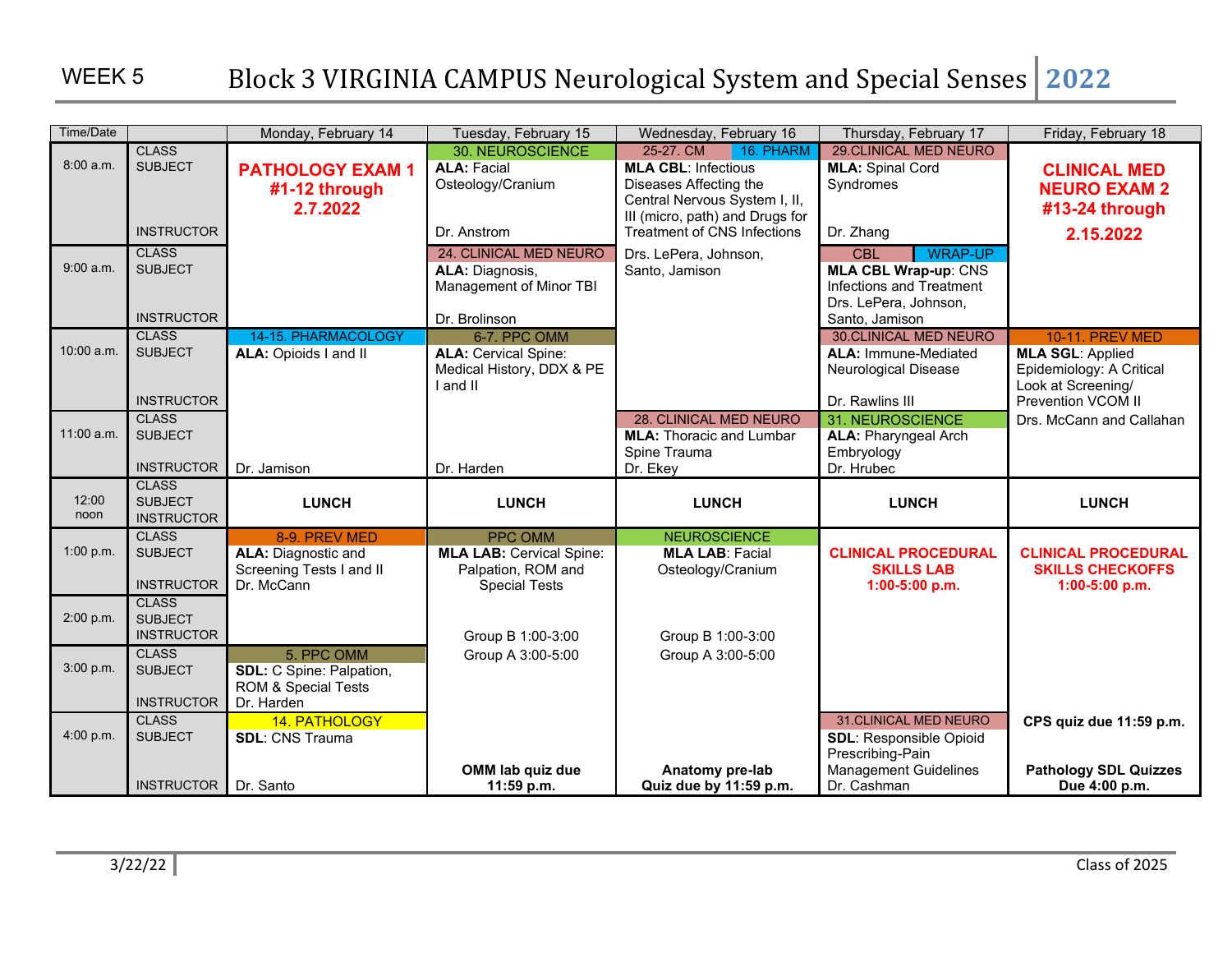### WEEK 6

| Time/Date     |                                                     | Monday, February 21                                                                                                       | Tuesday, February 22                                                                     | Wednesday, February 23                                                                                                     | Thursday, February 24                                  | Friday, February 25                      |
|---------------|-----------------------------------------------------|---------------------------------------------------------------------------------------------------------------------------|------------------------------------------------------------------------------------------|----------------------------------------------------------------------------------------------------------------------------|--------------------------------------------------------|------------------------------------------|
| 8:00a.m.      | <b>CLASS</b><br><b>SUBJECT</b>                      | 32. CLINICAL MED NEURO<br><b>MLA:</b> Seizures and Epilepsy in<br>Adults                                                  | <b>PHARMACOLOGY</b><br><b>EXAM 2 #11-16</b><br>through 2.17.2022                         | <b>35.CLINICAL MED NEURO</b><br><b>MLA: Disorders of Motor</b><br>Neuron, Root, Plexus, and<br><b>Peripheral Nerves</b>    | <b>NEUROSCIENCE EXAM 3</b><br>#19-30 through 2.16.2022 | <b>RESEARCH</b><br><b>DAY</b>            |
|               | <b>INSTRUCTOR</b>                                   | Dr. Zhang                                                                                                                 |                                                                                          | Dr. Zhang                                                                                                                  |                                                        |                                          |
| 9:00 a.m.     | <b>CLASS</b><br><b>SUBJECT</b><br><b>INSTRUCTOR</b> | 33-34. CLINICAL MED NEURO<br><b>MLA: Pediatric Non-Febrile</b><br>Seizures and Epilepsy<br>Syndromes in Children I and II | 18-19. PHARMACOLOGY<br><b>ALA: Drugs for Epilepsy I</b><br>and II                        | <b>36.CLINICAL MED NEURO</b><br><b>MLA: Neurocutaneous</b><br><b>Disorders</b><br>Dr. Zhang                                |                                                        |                                          |
| 10:00 a.m.    | <b>CLASS</b><br><b>SUBJECT</b>                      |                                                                                                                           |                                                                                          | 37. CLINICAL MED NEURO<br><b>SDL: Fever and Altered</b><br>States of Consciousness in<br><b>Pediatric Patients</b>         | <b>NEUROSCIENCE</b><br><b>PRACTICAL EXAM 1</b>         |                                          |
|               | <b>INSTRUCTOR</b>                                   | Dr. Zhang                                                                                                                 | Dr. Jamison                                                                              | Dr. Hozey                                                                                                                  | $(labs #1-7)$                                          |                                          |
| 11:00 a.m.    | <b>CLASS</b><br><b>SUBJECT</b>                      | 17. PHARMACOLOGY<br><b>MLA: Drugs for Demyelinating</b><br><b>Disorders</b>                                               | 8. PPC OMM<br>MLA: Ophthalmology: Eye<br>History, Risk Factors &<br>Exam                 | 38. CLINICAL MED NEURO<br><b>ALA: Emergent Assessment</b><br>and Differential Diagnosis of<br><b>Altered Mental Status</b> |                                                        |                                          |
|               | <b>INSTRUCTOR</b>                                   | Dr. Cramer                                                                                                                | Drs. Dickens and Justice                                                                 | Dr. Lander                                                                                                                 |                                                        |                                          |
| 12:00<br>noon | <b>CLASS</b><br><b>SUBJECT</b><br><b>INSTRUCTOR</b> | <b>LUNCH</b>                                                                                                              | 1. CLINICAL MED HEENT<br>MLA: Ophthalmology &<br><b>Refractive Errors</b><br>Dr. Justice | <b>LUNCH</b>                                                                                                               |                                                        |                                          |
| 1:00 p.m.     | <b>CLASS</b><br><b>SUBJECT</b><br><b>INSTRUCTOR</b> | 32. NEUROSCIENCE<br>ALA: Development of the Eye<br>Dr. Hrubec                                                             | <b>LUNCH</b>                                                                             | <b>CLINICAL PROCEDURAL</b><br><b>SKILLS LAB</b><br>1:00-5:00 p.m.                                                          |                                                        | <b>CPS CHECKOFFS</b><br>$1:00-5:00$ p.m. |
| 2:00 p.m.     | <b>CLASS</b><br><b>SUBJECT</b><br><b>INSTRUCTOR</b> | 12. PREV MED<br><b>SDL:</b> Intro to Clinical<br>Informatics<br>Drs. Bingham and Slater                                   | PPC OMM<br><b>MLA LAB: Ophthalmology</b>                                                 |                                                                                                                            |                                                        |                                          |
| 3:00 p.m.     | <b>CLASS</b><br><b>SUBJECT</b><br><b>INSTRUCTOR</b> |                                                                                                                           | Group A 2:00-4:00<br>Group B 4:00-6:00                                                   |                                                                                                                            |                                                        |                                          |
| 4:00 p.m.     | <b>CLASS</b><br><b>SUBJECT</b><br><b>INSTRUCTOR</b> | <b>Neuroscience Clinical</b><br>Cases #1-7 due 5:00 p.m.<br>2.22.2022                                                     | OMM lab quiz due<br>11:59 p.m.                                                           |                                                                                                                            |                                                        |                                          |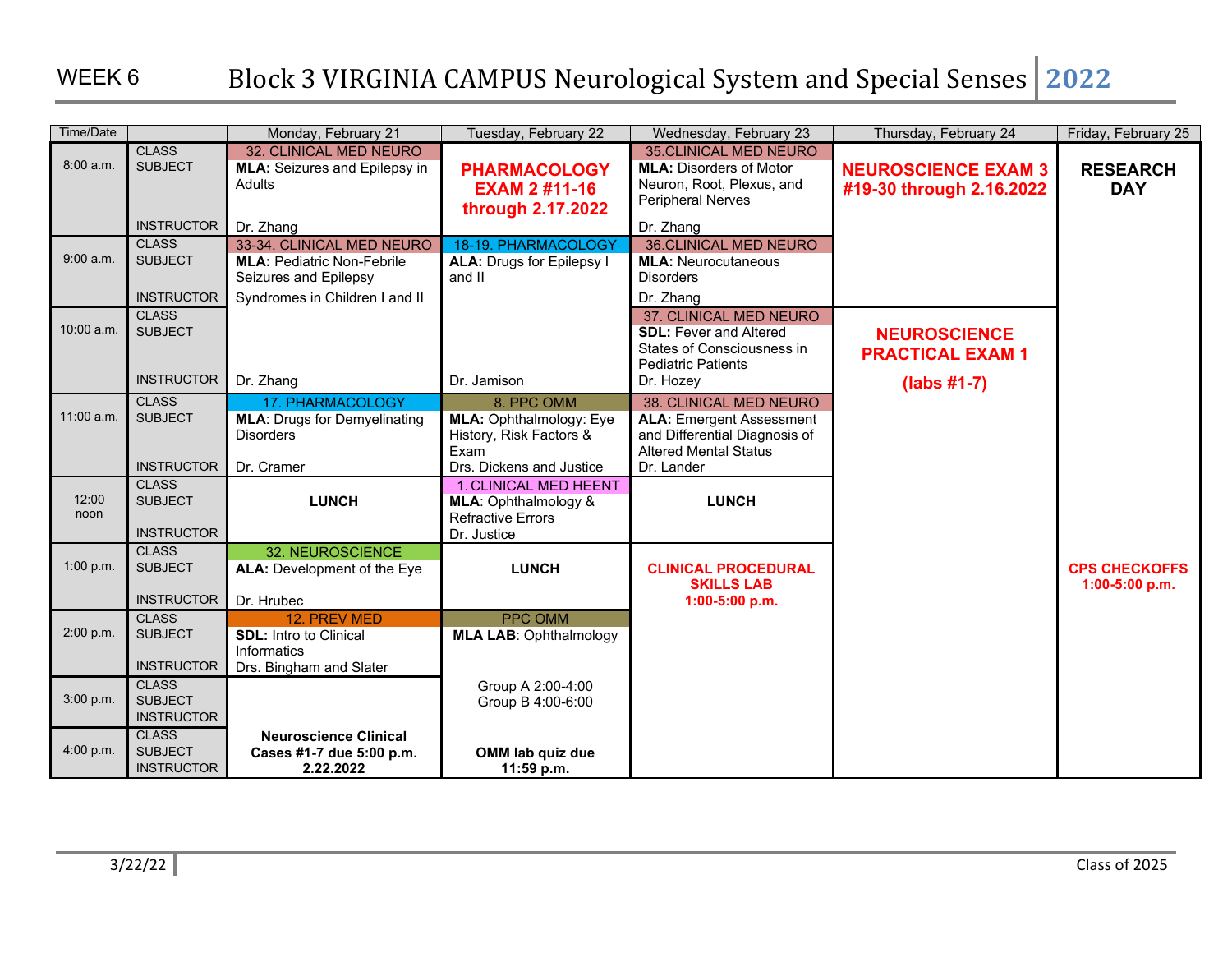| Time/Date     |                                | Monday, February 28                              | Tuesday, March 1                                 | Wednesday, March 2                              | Thursday, March 3                                     | Friday, March 4                                     |
|---------------|--------------------------------|--------------------------------------------------|--------------------------------------------------|-------------------------------------------------|-------------------------------------------------------|-----------------------------------------------------|
|               | <b>CLASS</b>                   |                                                  | 39-40. CLIN MED NEURO                            | 41-42. CLINICAL MED NEURO                       | 45-46. CLINICAL MED NEURO                             |                                                     |
| 8:00a.m.      | <b>SUBJECT</b>                 | <b>CLINICAL MED</b>                              | <b>ALA: Dementia I and II</b>                    | <b>MLA: Demyelinating</b>                       | <b>MLA: Ethical Decisions in</b>                      | <b>PPC OMM EXAM 1</b>                               |
|               |                                | <b>NEURO EXAM 3 #25-</b>                         |                                                  | Disorders of the Nervous                        | Neurology and Brain Death I                           |                                                     |
|               | <b>INSTRUCTOR</b>              | 34 through                                       |                                                  | System I and II                                 | and II                                                | #1-8 through                                        |
|               | <b>CLASS</b>                   | 2.21.2022                                        |                                                  |                                                 |                                                       | 2.22.2022                                           |
| 9:00 a.m.     | <b>SUBJECT</b>                 |                                                  |                                                  |                                                 |                                                       |                                                     |
|               | <b>INSTRUCTOR</b>              |                                                  | Dr. Williams                                     | Dr. Cramer                                      | Dr. E Marvin                                          |                                                     |
|               | <b>CLASS</b>                   | 20. PHARMACOLOGY                                 | 9. PPC OMM                                       | 43-44. CLINICAL MED NEURO                       | <b>47. CLINICAL MED NEURO</b>                         | 34-35. NEUROSCIENCE                                 |
| $10:00$ a.m.  | <b>SUBJECT</b>                 | <b>ALA: Drugs for Alzheimer's</b>                | <b>ALA: Integrated Approach</b>                  | <b>MLA: Neuro Case</b>                          | <b>ALA: DDX of Headaches</b>                          | <b>ALA: Muscles of Facial</b>                       |
|               | <b>INSTRUCTOR</b>              | Disease, Huntington's & ALS                      | to the Eval of Neck Pain                         | Discussions I and II                            |                                                       | Expression &                                        |
|               | <b>CLASS</b>                   | Dr. Costa<br>33. NEUROSCIENCE                    | Dr. Harden                                       |                                                 | Dr. Rogers<br>21. PHARMACOLOGY                        | Mastication I and II                                |
| $11:00$ a.m.  | <b>SUBJECT</b>                 | ALA: Orbit and Eye                               |                                                  |                                                 | <b>ALA: Treatment for</b>                             |                                                     |
|               |                                |                                                  |                                                  |                                                 | Headaches                                             |                                                     |
|               | <b>INSTRUCTOR</b>              | Dr. Anstrom                                      |                                                  | Dr. Zhang                                       | Dr. Jamison                                           | Dr. Millard                                         |
|               | <b>CLASS</b>                   |                                                  |                                                  |                                                 |                                                       |                                                     |
| 12:00<br>noon | <b>SUBJECT</b>                 | <b>LUNCH</b>                                     | <b>LUNCH</b>                                     | <b>LUNCH</b>                                    | <b>LUNCH</b>                                          | <b>LUNCH</b>                                        |
|               | <b>INSTRUCTOR</b>              |                                                  |                                                  |                                                 |                                                       |                                                     |
| 1:00 p.m.     | <b>CLASS</b><br><b>SUBJECT</b> | <b>NEUROSCIENCE</b>                              | PPC OMM                                          |                                                 |                                                       | <b>NEUROSCIENCE</b>                                 |
|               |                                | <b>MLA LAB: Orbit and Eye</b>                    | <b>MLA LAB:</b><br><b>Cervical Spine: Direct</b> | <b>CLINICAL PROCEDURAL</b><br><b>SKILLS LAB</b> | <b>CLINICAL PROCEDURAL</b><br><b>SKILLS CHECKOFFS</b> | <b>MLA LAB: Muscles of</b><br>Facial Expression and |
|               |                                |                                                  | Techniques                                       |                                                 |                                                       | Mastication                                         |
|               | <b>INSTRUCTOR</b>              | Group A 1:00-3:00                                | Group B 1:00-3:00                                | 1:00-5:00 p.m.                                  | 1:00-5:00 p.m.                                        |                                                     |
|               | <b>CLASS</b>                   | Group B 3:00-5:00                                | Group A 3:00-5:00                                |                                                 |                                                       | Group B 1:00-3:00                                   |
| 2:00 p.m.     | <b>SUBJECT</b>                 |                                                  |                                                  |                                                 |                                                       | Group A 3:00-5:00                                   |
|               | <b>INSTRUCTOR</b>              |                                                  |                                                  |                                                 |                                                       |                                                     |
| 3:00 p.m.     | <b>CLASS</b><br><b>SUBJECT</b> | 15. PATHOLOGY                                    |                                                  | 16. PATHOLOGY                                   |                                                       |                                                     |
|               |                                | <b>SDL: Neurodegenerative</b><br><b>Diseases</b> | 6:30 p.m. ZOOM MLA:                              | <b>SDL: Demyelinating Diseases</b>              |                                                       | Anatomy pre-lab quiz<br>due 11:59 p.m.              |
|               |                                |                                                  | <b>WM G</b>                                      |                                                 |                                                       |                                                     |
|               | <b>INSTRUCTOR</b>              | Dr. Santo                                        | <b>ANDERSON LECTURE</b>                          | Dr. Santo                                       |                                                       |                                                     |
|               | <b>CLASS</b>                   |                                                  |                                                  | <b>INTEG CLIN CASES NEURO</b>                   |                                                       |                                                     |
| 4:00 p.m.     | <b>SUBJECT</b>                 | Anatomy pre-lab                                  |                                                  | ICC Learning Module (SDL -                      |                                                       |                                                     |
|               |                                |                                                  |                                                  |                                                 |                                                       |                                                     |
|               | <b>INSTRUCTOR</b>              |                                                  |                                                  |                                                 |                                                       |                                                     |
|               |                                | Quiz due 11:59 p.m.<br>OMM lab quiz due 11:59    |                                                  | VCOM TV) assignment                             | <b>CPS lumbar puncture</b>                            | <b>Pathology SDL</b><br><b>Quizzes</b>              |
|               |                                | p.m. 3.1.2022                                    |                                                  | due 11:59 p.m. 3.13.2022                        | quiz due 11:59 p.m.                                   | Due 4:00 p.m.                                       |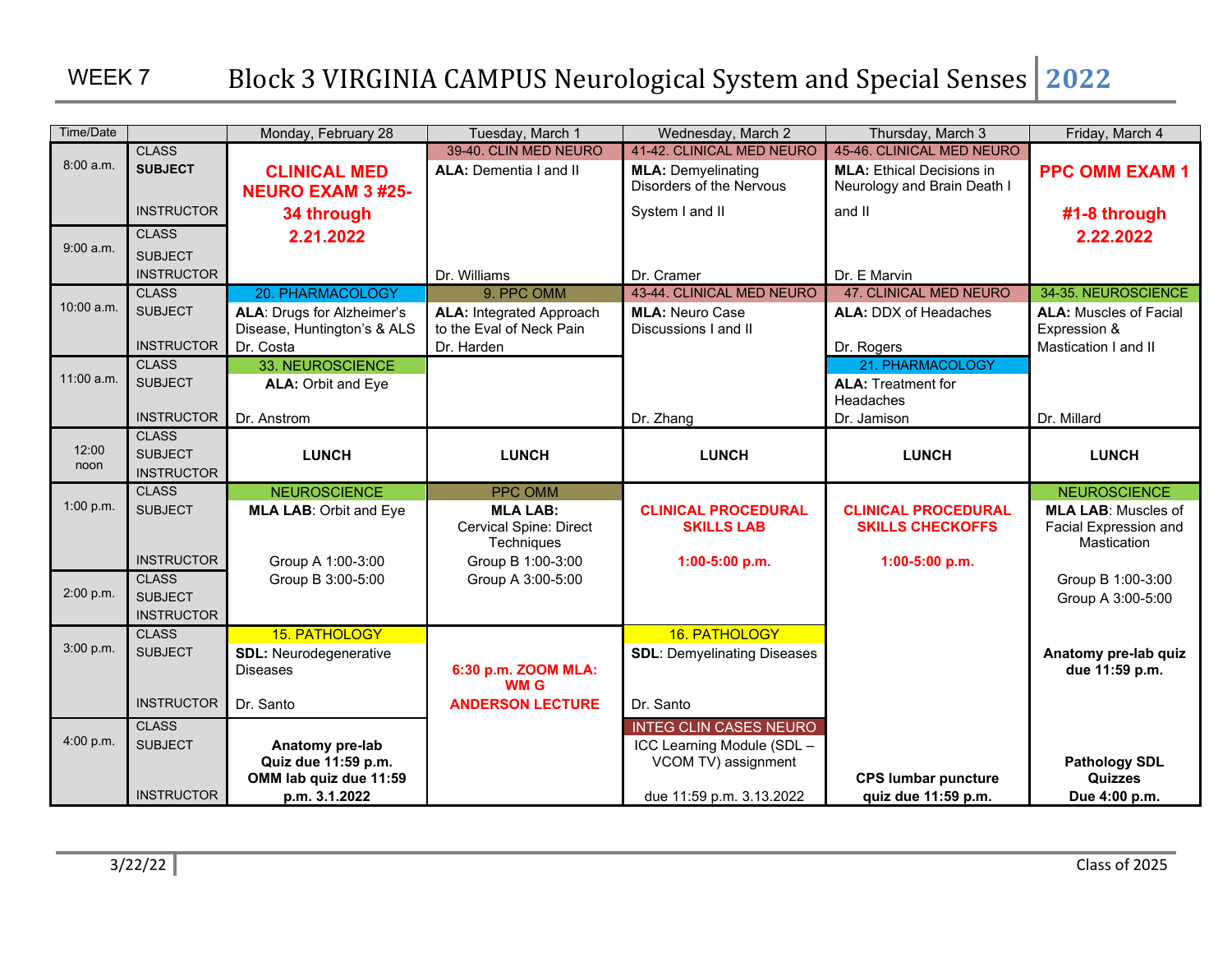## WEEK 8

| Time/Date     |                   | Monday, March 7                   | Tuesday, March 8                                   | Wednesday, March 9            | Thursday, March 10              | Friday, March 11                          |
|---------------|-------------------|-----------------------------------|----------------------------------------------------|-------------------------------|---------------------------------|-------------------------------------------|
|               | <b>CLASS</b>      | 17. PATHOLOGY                     | 2-3. CLINICAL MED HEENT                            |                               | <b>5.CLINICAL MED HEENT</b>     | <b>8.CLINICAL MED HEENT</b>               |
| 8:00 a.m.     | <b>SUBJECT</b>    | ALA: Histology of the Eye         | <b>SDL:</b> Strabismus and                         | <b>CLINICAL MED</b>           | <b>MLA: Ocular</b>              | <b>MLA: The Red Eye</b>                   |
|               |                   |                                   | Pediatric Eye Disease I and II                     | <b>NEURO FINAL</b>            | Manifestations of Systemic      |                                           |
|               |                   |                                   |                                                    | <b>EXAM</b>                   | <b>Disease</b>                  |                                           |
|               | <b>INSTRUCTOR</b> | Dr. Hill                          |                                                    |                               | Dr. Puckett                     | Dr. Puckett                               |
|               |                   |                                   |                                                    | #35-47 through                |                                 |                                           |
| 9:00 a.m.     | <b>CLASS</b>      | 18. PATHOLOGY                     |                                                    | 3.3.2022                      | <b>6.CLINICAL MED HEENT</b>     | 9.CLINICAL MED HEENT                      |
|               | <b>SUBJECT</b>    | ALA LAB: Histology of the<br>Eye  |                                                    |                               | <b>MLA: Glaucoma</b>            | <b>MLA: Adult Visual</b><br>Abnormalities |
|               | <b>INSTRUCTOR</b> | Dr. Hill                          | Dr. Bhagtani                                       |                               | Dr. Puckett                     | Dr. Puckett                               |
|               | <b>CLASS</b>      | 36. NEUROSCIENCE                  | <b>4.CLINICAL MED HEENT</b>                        | 22. PHARMACOLOGY              | <b>41. NEUROSCIENCE</b>         | 23. PHARMACOLOGY                          |
| 10:00 a.m.    | <b>SUBJECT</b>    | <b>ALA: Physiology of Vision</b>  | <b>ALA: Minor Facial and Orbital</b>               | <b>ALA: Ophthalmic and</b>    | <b>ALA: Vestibular Pathways</b> | <b>ALA: Treatment of Upper</b>            |
|               |                   |                                   | Injuries/Lacerations                               | <b>Otic Preparations</b>      |                                 | <b>Respiratory Tract Infections</b>       |
|               | <b>INSTRUCTOR</b> | Dr. Roballo                       | Dr. Lander                                         | Dr. Jamison                   | Dr. Millard                     | Dr. Costa                                 |
|               | <b>CLASS</b>      | 37. NEUROSCIENCE                  |                                                    | <b>40. NEUROSCIENCE</b>       | 7. CLINICAL MED HEENT           | 42. NEUROSCIENCE                          |
| 11:00 a.m.    | <b>SUBJECT</b>    | <b>ALA: Visual Pathways</b>       | <b>CLINICAL</b>                                    | <b>ALA: Anterior Neck</b>     | <b>ALA: Ocular Trauma</b>       | <b>ALA: Ear and Mastoid</b>               |
|               |                   |                                   | <b>PROCEDURAL SKILLS</b>                           |                               |                                 |                                           |
|               | <b>INSTRUCTOR</b> | Dr. Millard                       | <b>CASTING, TAPING,</b>                            | Dr. Anstrom                   | Dr. Lander                      | Dr. Anstrom                               |
|               | <b>CLASS</b>      |                                   | <b>SPLINTING 11:00-5:00</b>                        |                               |                                 |                                           |
| 12:00<br>noon | <b>SUBJECT</b>    | <b>LUNCH</b>                      |                                                    | <b>LUNCH</b>                  | <b>LUNCH</b>                    | <b>LUNCH</b>                              |
|               | <b>INSTRUCTOR</b> |                                   |                                                    |                               |                                 |                                           |
|               | <b>CLASS</b>      | 38. NEUROSCIENCE                  | <b>INTEG CLIN CASES NEURO</b>                      | <b>NEUROSCIENCE</b>           | <b>PPC OMM</b>                  | <b>NEUROSCIENCE</b>                       |
| 1:00 p.m.     | <b>SUBJECT</b>    | ALA: Embryology of the            | ICC Learning Module (SDL-                          | <b>MLA LAB: Anterior Neck</b> | <b>MLA LAB: Cervical Spine:</b> | <b>MLA LAB: Ear and Mastoid</b>           |
|               |                   | Face                              | VCOM TV) Assignment Due<br>at 11:59 p.m. 3.13.2022 |                               | <b>Indirect Techniques</b>      |                                           |
|               | <b>INSTRUCTOR</b> | Dr. Hrubec                        |                                                    | Group A 1:00-3:00             | Group A 1:00-3:00               | Group B 1:00-3:00                         |
|               | <b>CLASS</b>      | 39. NEUROSCIENCE                  |                                                    | Group B 3:00-5:00             | Group B 3:00-5:00               | Group A 3:00-5:00                         |
| 2:00 p.m.     | <b>SUBJECT</b>    | <b>ALA:</b> Anatomy of the Visual |                                                    |                               |                                 |                                           |
|               |                   | Motor System                      |                                                    |                               |                                 |                                           |
|               | <b>INSTRUCTOR</b> | Dr. Millard                       |                                                    | <b>CPS CHECKOFFS 1-5</b>      | <b>CPS CHECKOFFS 1-5</b>        |                                           |
|               | <b>CLASS</b>      | 10. PPC OMM                       |                                                    | 19. PATHOLOGY                 | 20. PATHOLOGY                   | 21. PATHOLOGY                             |
| 3:00 p.m.     | <b>SUBJECT</b>    | SDL: Concepts of                  |                                                    | <b>SDL: Eye Disorders I</b>   | <b>SDL: Eye Disorders II</b>    | <b>SDL: Eye Disorders III</b>             |
|               | <b>INSTRUCTOR</b> | Counterstrain<br>Dr. Robinson     |                                                    | Dr. Santo                     | Dr. Santo                       | Dr. Santo                                 |
|               | <b>CLASS</b>      |                                   |                                                    |                               |                                 | Anatomy pre-lab quiz due                  |
| .4:00 p.m.    |                   |                                   |                                                    |                               |                                 | 11:59 p.m.                                |
|               | <b>SUBJECT</b>    |                                   |                                                    | Anatomy pre-lab               | <b>OMM lab</b>                  | <b>Pathology SDL Quizzes</b>              |
|               | <b>INSTRUCTOR</b> |                                   |                                                    | Quiz due 11:59 p.m.           | Quiz due 11:59 p.m.             | Due 4:00 p.m.                             |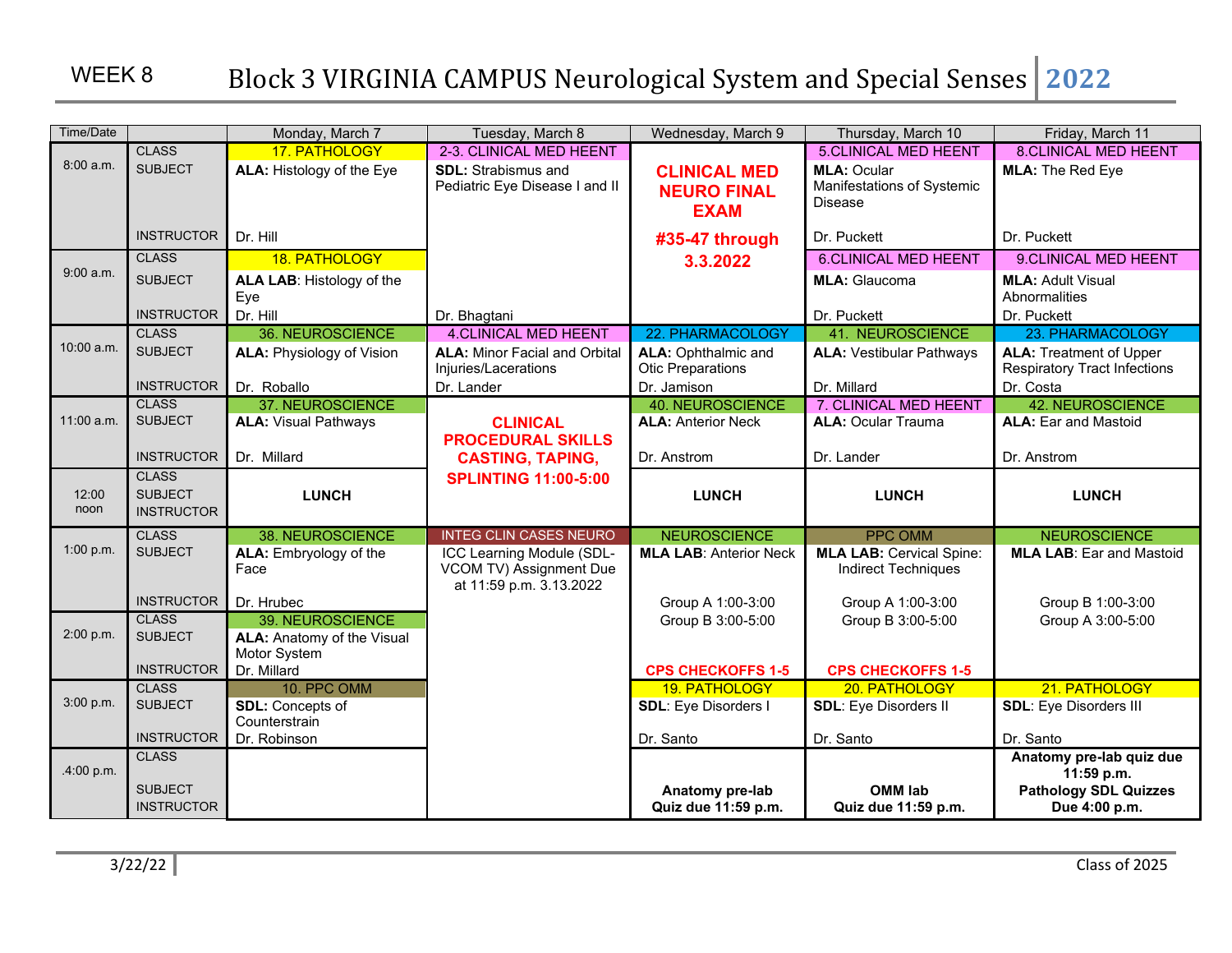| Time/Date    |                                     | Monday, March 14                                                       | Tuesday, March 15                                                    | Wednesday, March 16                                     | Thursday, March 17                                                                    | Friday, March 18                                                     |
|--------------|-------------------------------------|------------------------------------------------------------------------|----------------------------------------------------------------------|---------------------------------------------------------|---------------------------------------------------------------------------------------|----------------------------------------------------------------------|
|              | <b>CLASS</b>                        |                                                                        | <b>10. CLINICAL MED HEENT</b>                                        |                                                         | <b>12. CLINICAL MED HEENT</b>                                                         |                                                                      |
| 8:00a.m.     | <b>SUBJECT</b>                      | <b>NEUROSCIENCE</b><br><b>EXAM 4 #31-37</b><br><b>Through 3.7.2022</b> | <b>ALA: Otitis Media, Otitis</b><br>Externa and Strep<br>Pharyngitis | <b>PHARMACOLOGY</b><br>FINAL EXAM #17-24                | <b>SDL: Epistaxis, Rhinitis,</b><br>Sinusitis, Abscess and Sinus<br>Venous Thrombosis | <b>CLINICAL MED</b><br><b>HEENT EXAM 1 #1-7</b><br>through 3.10.2022 |
|              | <b>INSTRUCTOR</b>                   |                                                                        | Dr. Dickens                                                          | through                                                 | Dr. Dickens                                                                           |                                                                      |
|              | <b>CLASS</b>                        | 22. PATHOLOGY                                                          | 11. PPC OMM                                                          | 3.14.2022                                               | <b>13.CLINICAL MED HEENT</b>                                                          |                                                                      |
| 9:00 a.m.    | <b>SUBJECT</b>                      | ALA: Histology of the Ear                                              | <b>ALA: OMM for Sinusitis/</b><br><b>Otitis</b>                      |                                                         | <b>SDL: Vestibulitis,</b><br>Labyrinthitis, Meniere's,<br>Tinnitus Diagnosis & Mgmt   |                                                                      |
|              | <b>INSTRUCTOR</b>                   | Dr. Hill                                                               | Dr. Dickens                                                          |                                                         | Dr. Dickens                                                                           |                                                                      |
| 10:00 a.m.   | <b>CLASS</b>                        | 23. PATHOLOGY                                                          | <b>43. NEUROSCIENCE</b>                                              | <b>11. CLINICAL MED HEENT</b>                           | <b>14.CLINICAL MED HEENT</b>                                                          | <b>45. NEUROSCIENCE</b>                                              |
|              | <b>SUBJECT</b>                      | ALA LAB: Histology of the<br>Ear                                       | <b>ALA: Auditory Pathways</b>                                        | <b>SDL: Congenital Disorders</b><br>of the Face and Ear | ALA: Bell's Palsy vs. Facial<br>Nerve Paralysis vs. Tumor                             | <b>ALA: Development of Ear</b>                                       |
|              | <b>INSTRUCTOR</b>                   | Dr. Hill                                                               | Dr. Millard                                                          | Dr. Bhagtani                                            | Dr. Recupero                                                                          | Dr. Hrubec                                                           |
|              | <b>CLASS</b>                        | 24. PHARMACOLOGY                                                       | 12. PPC OMM                                                          | <b>44. NEUROSCIENCE</b>                                 | <b>15.CLINICAL MED HEENT</b>                                                          | <b>46. NEUROSCIENCE</b>                                              |
| $11:00$ a.m. | <b>SUBJECT</b>                      | <b>ALA: Antihistamines and</b><br>Decongestants                        | ALA: ENT History and ENT<br>Exam (Otoscope)                          | <b>ALA: Oral Cavity and</b><br>Pharynx                  | <b>ALA: Hearing Loss</b>                                                              | <b>ALA: Nasal Cavity and</b><br><b>Sinuses</b>                       |
|              | <b>INSTRUCTOR</b>                   | Dr. Jamison                                                            | Dr. Dickens                                                          | Dr. Anstrom                                             | Dr. Williams                                                                          | Dr. Anstrom                                                          |
| 12:00        | <b>SUBJECT</b>                      | <b>LUNCH</b>                                                           | <b>LUNCH</b>                                                         | <b>LUNCH</b>                                            | <b>LUNCH</b>                                                                          | <b>LUNCH</b>                                                         |
|              | <b>CLASS</b>                        | <b>INTEG CLIN CASES NEURO</b>                                          | <b>PPC OMM</b>                                                       | <b>NEUROSCIENCE</b>                                     | <b>INTEG CLIN CASES NEURO</b>                                                         | <b>INTEG CLIN CASES NEURO</b>                                        |
| 1:00 p.m.    | <b>SUBJECT</b><br><b>INSTRUCTOR</b> | <b>Clinical Integration Session</b><br>1:00-5:00                       | <b>MLA LAB: ENT/OMT</b><br>$1:00 - 5:00$                             | <b>MLA LAB: Oral Cavity and</b><br>Pharynx              | <b>Clinical Integration Session</b><br>$1:00 - 5:00$                                  | <b>Mandatory MLA: Block 2</b><br><b>ICC Student Review</b>           |
|              | <b>CLASS</b>                        |                                                                        | 24. PATHOLOGY                                                        | Group A 1:00-3:00                                       |                                                                                       | 13. PREV MED                                                         |
| 2:00 p.m.    | <b>SUBJECT</b>                      |                                                                        | <b>SDL: Otosclerosis</b>                                             | Group B 3:00-5:00                                       |                                                                                       | <b>SDL:</b> Clin Informatics/                                        |
|              |                                     |                                                                        |                                                                      |                                                         |                                                                                       | Hospital Based Research in                                           |
|              |                                     |                                                                        |                                                                      |                                                         |                                                                                       | <b>Clinical Improvement</b>                                          |
|              | <b>INSTRUCTOR</b><br><b>CLASS</b>   |                                                                        | Dr. Santo<br><b>INTEG CLIN CASES NEURO</b>                           |                                                         |                                                                                       | Drs. Bingham and Slater                                              |
| 3:00 p.m.    | <b>SUBJECT</b>                      |                                                                        | <b>ICC Clinical Decision</b>                                         |                                                         |                                                                                       | 14. PREV MED<br><b>SDL:</b> Clin Informatics in                      |
|              |                                     |                                                                        | Module due at 11:59 p.m.                                             |                                                         |                                                                                       | Practice Based Research                                              |
|              | <b>INSTRUCTOR</b>                   |                                                                        |                                                                      |                                                         |                                                                                       | Drs. Bingham and Slater                                              |
|              | <b>CLASS</b>                        | <b>INTEG CLIN CASES NEURO</b>                                          |                                                                      |                                                         | <b>INTEG CLIN CASES NEURO</b>                                                         | <b>INTEG CLIN CASES NEURO</b>                                        |
| 4:00 p.m.    | <b>SUBJECT</b>                      | <b>ICC Clinical Integration</b>                                        |                                                                      |                                                         | <b>ICC Clinical Integration</b>                                                       | <b>ICC Clinical Decision</b>                                         |
|              |                                     | Session Survey due at                                                  |                                                                      |                                                         | Session Survey due at                                                                 | Module due at 11:59 p.m.                                             |
|              | <b>INSTRUCTOR</b>                   | 11:59 p.m.                                                             | <b>OMM lab</b>                                                       | Anatomy pre-lab                                         | 11:59 p.m.                                                                            |                                                                      |
|              |                                     |                                                                        | Quiz due 11:59 p.m.                                                  | Quiz due 11:59 p.m.                                     |                                                                                       | Path Quiz Due 4:00 p.m.                                              |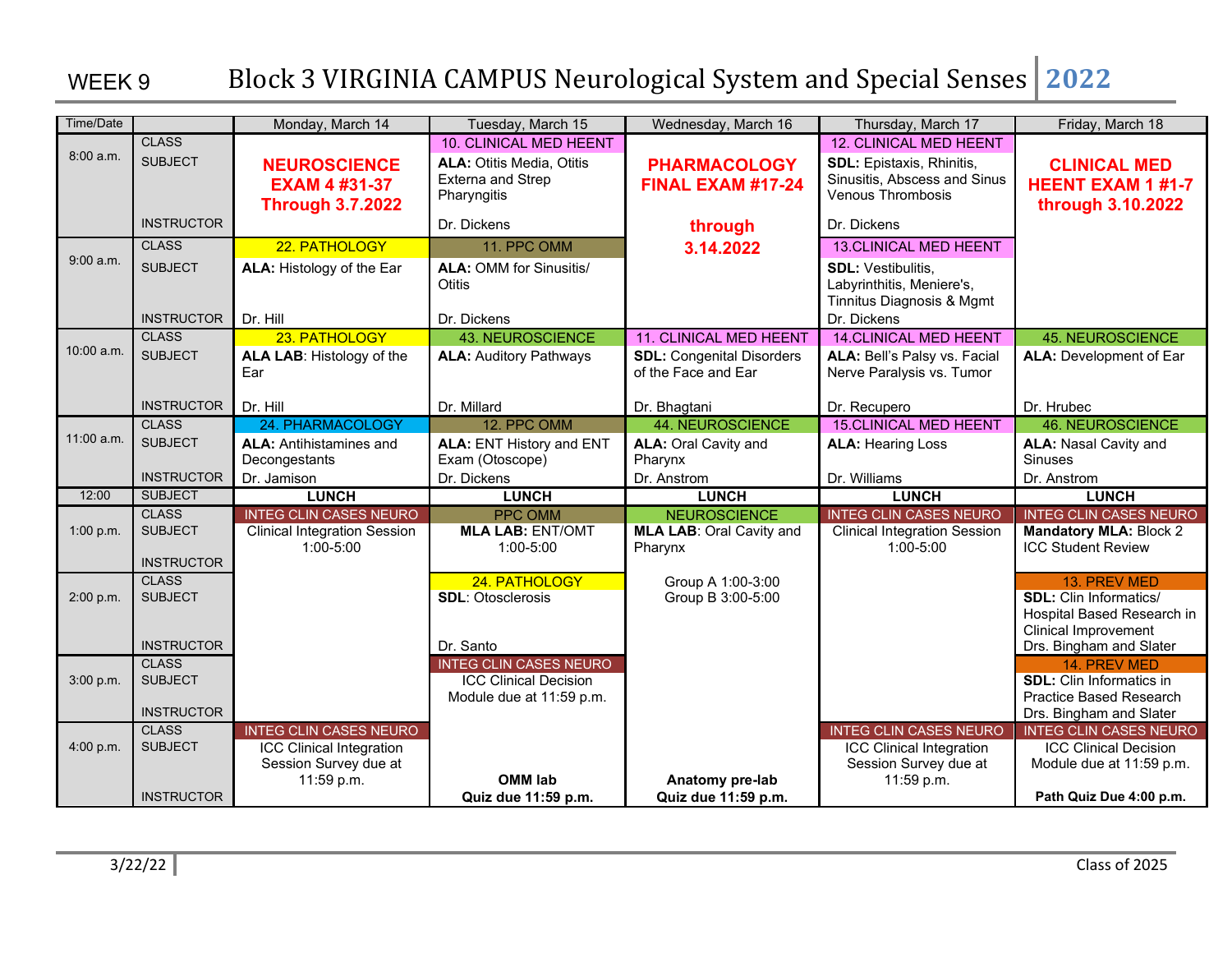| Time/Date    |                                   | Monday, March 21              | Tuesday, March 22             | Wednesday, March 23           | Thursday, March 24 | Friday, March 25      |
|--------------|-----------------------------------|-------------------------------|-------------------------------|-------------------------------|--------------------|-----------------------|
|              | <b>CLASS</b>                      | <b>INTEG CLIN CASES NEURO</b> | <b>INTEG CLIN CASES NEURO</b> |                               |                    |                       |
| 8:00a.m.     | <b>SUBJECT</b>                    | <b>PATIENT</b>                | <b>PATIENT</b>                | <b>PATHOLOGY FINAL</b>        | <b>Study Day</b>   | <b>NEUROSCIENCE</b>   |
|              |                                   | <b>ENCOUNTER</b>              | <b>ENCOUNTER</b>              | <b>EXAM #13-24</b>            |                    | <b>FINAL EXAM</b>     |
|              |                                   |                               |                               | through 3.15.2022             |                    | #38-47                |
|              | <b>INSTRUCTOR</b>                 |                               |                               |                               |                    | through 3.23.2022     |
|              | <b>CLASS</b>                      |                               |                               |                               |                    |                       |
| 9:00 a.m.    | <b>SUBJECT</b>                    |                               |                               |                               |                    |                       |
|              |                                   |                               |                               |                               |                    |                       |
|              | <b>INSTRUCTOR</b>                 |                               |                               |                               |                    |                       |
| $10:00$ a.m. | <b>CLASS</b>                      |                               |                               | 47. NEUROSCIENCE              |                    |                       |
|              | <b>SUBJECT</b>                    |                               |                               | <b>ALA: Taste and Smell</b>   |                    | <b>NEUROSCIENCE</b>   |
|              | <b>INSTRUCTOR</b>                 |                               |                               | Dr. Roballo                   |                    | <b>PRACTICAL EXAM</b> |
| $11:00$ a.m. | <b>CLASS</b>                      |                               |                               | <b>PREV MED</b>               |                    | 2 (labs #8-12)        |
|              | <b>SUBJECT</b>                    |                               |                               | <b>MLA:</b> Intro to Practice |                    |                       |
|              |                                   |                               |                               | <b>Based Project</b>          |                    |                       |
|              | <b>INSTRUCTOR</b><br><b>CLASS</b> |                               |                               | Drs. McCann & Callahan        |                    |                       |
| 12:00        | <b>SUBJECT</b>                    |                               |                               | <b>LUNCH</b>                  |                    |                       |
| noon         | <b>INSTRUCTOR</b>                 |                               |                               |                               |                    |                       |
|              | <b>CLASS</b>                      |                               |                               | <b>PREV MED</b>               |                    |                       |
| 1:00 p.m.    | <b>SUBJECT</b>                    |                               |                               | <b>MLA: Learning Circle</b>   |                    |                       |
|              | <b>INSTRUCTOR</b>                 |                               |                               | <b>VCOM II</b>                |                    |                       |
|              | <b>CLASS</b>                      |                               |                               |                               |                    |                       |
| 2:00 p.m.    | <b>SUBJECT</b>                    |                               |                               |                               |                    |                       |
|              | <b>INSTRUCTOR</b>                 |                               |                               | Drs. McCann & Callahan        |                    |                       |
|              | <b>CLASS</b>                      | <b>INTEG CLIN CASES NEURO</b> | <b>INTEG CLIN CASES NEURO</b> |                               |                    |                       |
| 3:00 p.m.    | <b>SUBJECT</b>                    | ICC Survey due at             | ICC Survey due at             |                               |                    |                       |
|              | <b>INSTRUCTOR</b>                 | 11:59 p.m.                    | 11:59 p.m.                    |                               |                    |                       |
|              | <b>CLASS</b>                      |                               |                               |                               |                    |                       |
| .4:00 p.m.   | <b>SUBJECT</b>                    | <b>Neuroscience Clinical</b>  |                               |                               |                    |                       |
|              | <b>INSTRUCTOR</b>                 | Cases #8-12 due 5:00 p.m.     |                               |                               |                    |                       |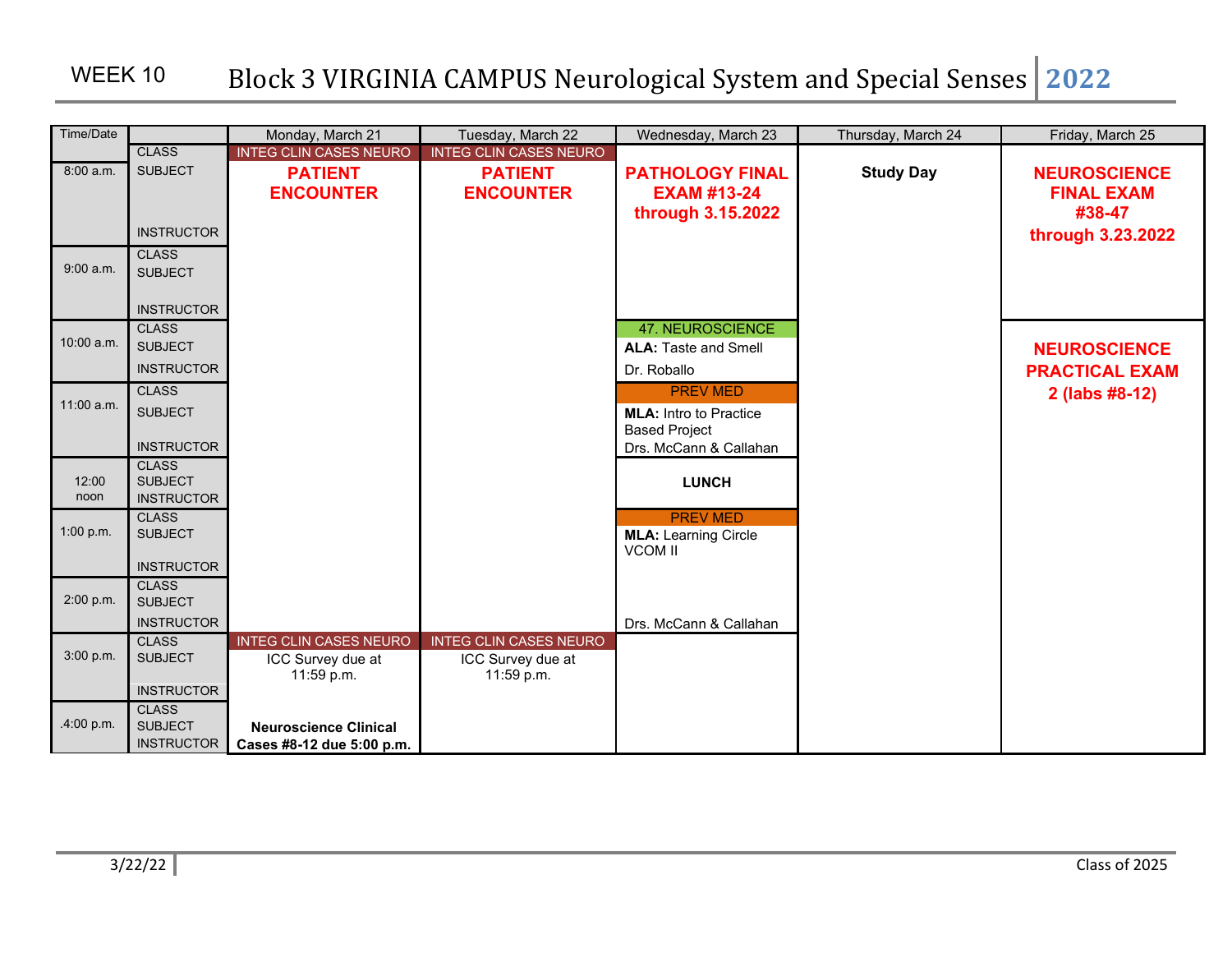### WEEK 11

| Time/Date     |                                                     | Monday, March 28                                             | Tuesday, March 29                                 | Wednesday, March 30                                          | Thursday, March 31                                                                              | Friday, April 1                                      |
|---------------|-----------------------------------------------------|--------------------------------------------------------------|---------------------------------------------------|--------------------------------------------------------------|-------------------------------------------------------------------------------------------------|------------------------------------------------------|
|               | <b>CLASS</b>                                        | <b>16. CLINICAL MED HEENT</b>                                |                                                   |                                                              | <b>PREV MED</b>                                                                                 |                                                      |
| 8:00 a.m.     | <b>SUBJECT</b>                                      | <b>MLA: Nonemergent Disorders</b><br>of the Throat           | <b>PPC OMM FINAL</b><br><b>EXAM #9-12 through</b> | <b>PREV MED FINAL</b><br><b>EXAM</b>                         | MLA: IPE: Values and<br>Ethics (application of<br>neuro case) PREP                              | <b>CLINICAL MED HEENT</b><br><b>FINAL EXAM #8-18</b> |
|               | <b>INSTRUCTOR</b>                                   | Dr. Prussin                                                  | 3.17.2022                                         | #8-14<br>through 3.18.2022                                   |                                                                                                 | through<br>3.28.2022                                 |
|               | <b>CLASS</b>                                        | <b>17.CLINICAL MED HEENT</b>                                 |                                                   |                                                              |                                                                                                 |                                                      |
| 9:00 a.m.     | <b>SUBJECT</b>                                      | <b>MLA:</b> Emergent Disorders of<br>the Throat              |                                                   |                                                              |                                                                                                 |                                                      |
|               | <b>INSTRUCTOR</b>                                   | Dr. Prussin                                                  |                                                   |                                                              |                                                                                                 |                                                      |
|               | <b>CLASS</b>                                        | <b>18. CLINICAL MED HEENT</b>                                |                                                   | <b>INTEG CLIN CASES NEURO</b>                                |                                                                                                 |                                                      |
| 10:00 a.m.    | <b>SUBJECT</b>                                      | SDL: Immunologic Basis of<br>Allergic Rhinitis and Sinusitis | <b>PPC OMM PRACTICAL</b><br><b>EXAM</b>           | <b>Optional Debrief</b><br>10:00-11:00                       |                                                                                                 |                                                      |
|               | <b>INSTRUCTOR</b>                                   | Dr. Prater                                                   |                                                   |                                                              |                                                                                                 |                                                      |
| 11:00 a.m.    | <b>CLASS</b><br><b>SUBJECT</b><br><b>INSTRUCTOR</b> |                                                              |                                                   | <b>LUNCH</b>                                                 |                                                                                                 |                                                      |
|               | <b>CLASS</b>                                        |                                                              |                                                   | <b>PREV MED</b>                                              |                                                                                                 |                                                      |
| 12:00<br>noon | <b>SUBJECT</b><br><b>INSTRUCTOR</b>                 | <b>LUNCH</b>                                                 |                                                   | <b>MLA: Presentation of</b><br><b>Practice Based Project</b> | <b>LUNCH</b>                                                                                    |                                                      |
|               | <b>CLASS</b>                                        | <b>PREV MED</b>                                              |                                                   |                                                              | <b>PREV MED</b>                                                                                 |                                                      |
| 1:00 p.m.     | <b>SUBJECT</b><br><b>INSTRUCTOR</b>                 | <b>MLA: Learning Circle</b><br><b>VCOM II</b>                |                                                   |                                                              | <b>MLA ZOOM: IPE:</b><br><b>Values and Ethics</b><br>(application of neuro<br>case)             |                                                      |
|               | <b>CLASS</b>                                        |                                                              |                                                   |                                                              |                                                                                                 |                                                      |
| 2:00 p.m.     | <b>SUBJECT</b><br><b>INSTRUCTOR</b>                 | Dr. McCann                                                   |                                                   |                                                              |                                                                                                 |                                                      |
| 3:00 p.m.     | <b>CLASS</b><br><b>SUBJECT</b><br><b>INSTRUCTOR</b> |                                                              |                                                   |                                                              | <b>PREV MED</b><br><b>MLA ZOOM: IPE:</b><br>Values and Ethics<br>(application of neuro<br>case) |                                                      |
| .4:00 p.m.    | <b>CLASS</b><br><b>SUBJECT</b><br><b>INSTRUCTOR</b> |                                                              |                                                   |                                                              |                                                                                                 |                                                      |